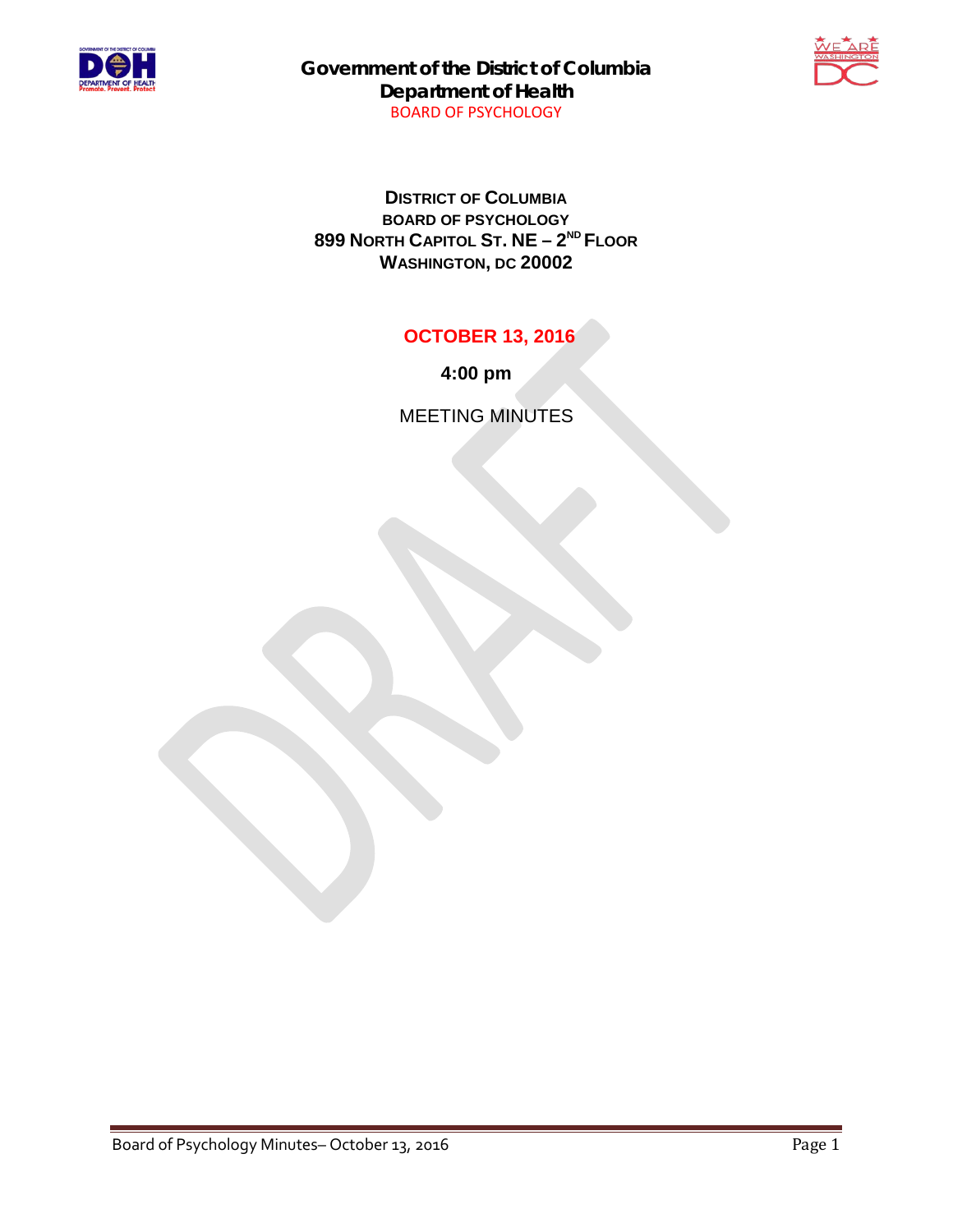



## **OPEN SESSION OCTOBER 13, 2016 MINUTES**

| Call to Order: 4:19pm                                               |
|---------------------------------------------------------------------|
| Roll Call: 4:19pm                                                   |
| Attendance:                                                         |
| <b>Board Members:</b>                                               |
| Anthony Jimenez, PhD - Interim Chairperson                          |
| Teresa Grant, PhD- Board Member                                     |
| Eric Jones, PhD- Board Member                                       |
| <b>HRLA Staff</b>                                                   |
| Robin Jenkins, Executive Director                                   |
| Panravee Vongjaroenrat, Board Attorney                              |
| Emilia Moran, Board Investigator                                    |
| Fatima Abby, Health Licensing Specialist                            |
| Gregory Scurlock, Chief Compliance Officer                          |
| <b>Visitors:</b>                                                    |
| Ina Slaughter, School Psychologist, DC Public Schools (DCPS)        |
| Andrea Delaney, School Psychologist, DCPS                           |
| Robert Soriano, School Psychologist, DC Association of School Psys. |
| Chandrai Jackson, School Psychologist, DCASP                        |
| Denise Daniels, Psychologist, President of DCASP                    |
| Brandon Sherman, Attorney, Elise Scanlon Law Group                  |
|                                                                     |
| <b>REPORTS</b>                                                      |
| A. SENIOR DEPUTY DIRECTOR'S REPORT-                                 |
| There was no report from the Senior Deputy Director.                |
| <b>B. EXECUTIVE DIRECTOR'S REPORT</b>                               |
| Ms. Robin Jenkins, Executive Director, reported on the following    |
| items:                                                              |
| All Board Members received a key fob which gives them               |
| an access to enter the Department of Health building.               |
| Dr. Anthony Jimenez, Board Chair and Ms. Jenkins will               |
| attend the Association of State and Provisional                     |
| Psychology Boards (ASPPB) annual meeting which will be              |
| held on October 19, 2016- October 23, 2016 in                       |
| Baltimore, Maryland.                                                |
| <b>BOARD ATTORNEY'S REPORT</b><br>C.                                |
| AAG Panravee Vongjaroenrat informed the Board that there is a       |
| pending legislative amendment that was submitted by the DC          |
| Department of Health. This legislative amendment will require       |
| all facilities to report termination, suspension or sanction of     |
| health professionals due to incompetent, misconduct, etc. The       |
| reporting must be completed within ten (10) days. A failure to      |
| do so may result in a fine up to 10,000 dollars. All allegations    |
| must be reported to the Boards.                                     |
|                                                                     |
|                                                                     |